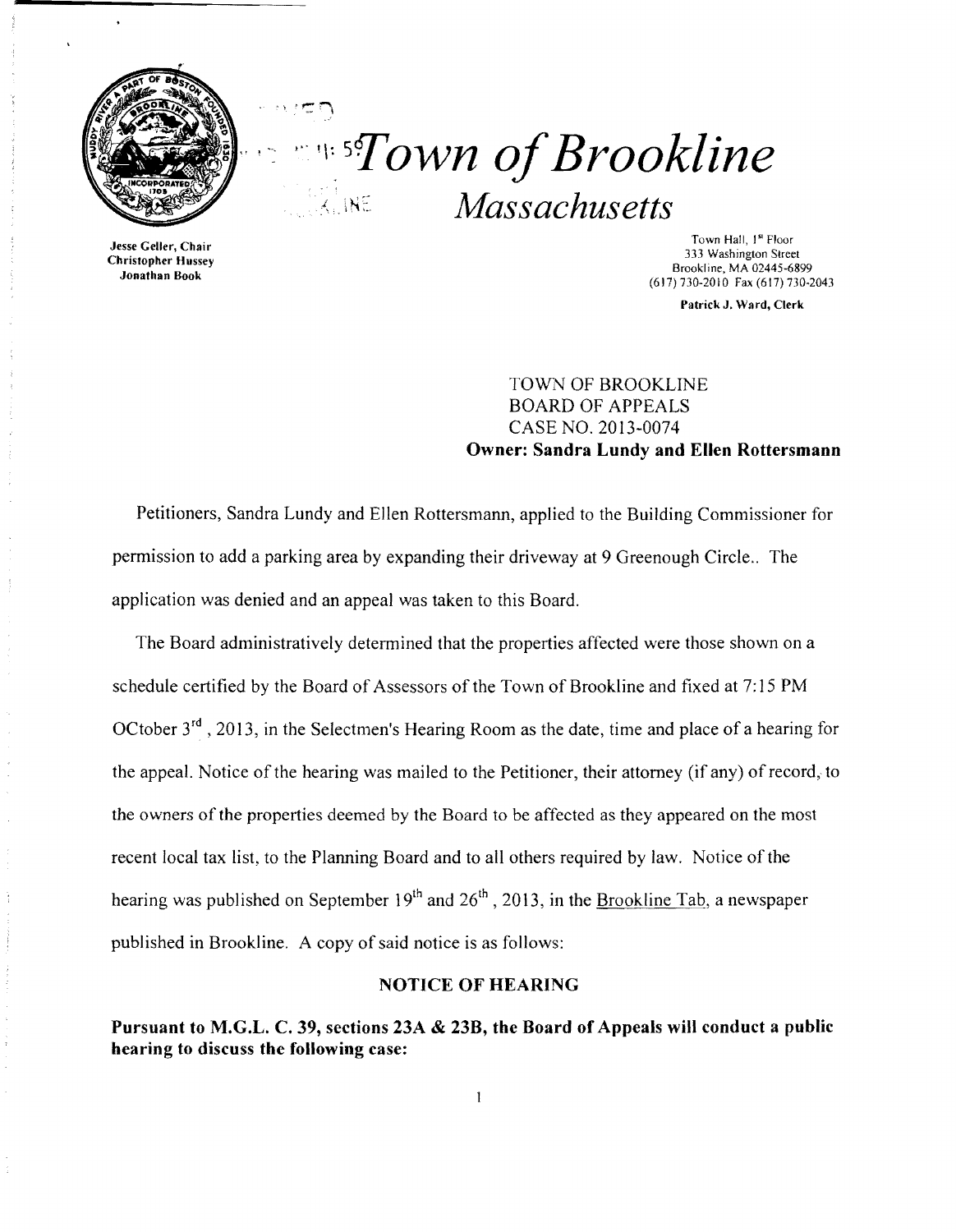Petitioner: **Sandra LundylEllen Rottermann**  Owner: **Sandra LundylEllen Rottermann**  Location of Premises: **9 Greenough Circle**  Date of Hearing: **October 3,2013**  Time of Hearing: **07:15 PM**  Place of Hearing: **Selectmen's conference room, 6<sup>th.</sup> floor** 

A public hearing will be held for a variance and/or special permit from:

**5.43; Exceptions to Yard and Setback Regulations 6.04.c.1; Design of All Off-Street Parking Facilities 6.04.c.2; Design of All Off-Street Parking Facilities 6.04.12; Design of All Off-Street Parking Facilities 8.02.2; Extension and Alteration** 

Of the Zoning By-Law to **add parking area by extending driveway** 

**At 9 Greenough Circle** Said premise located in an **T -6 (Two-Family and Attached Single-Family)** residence district.

*Hearings, once opened, may be continued by the Chair to a date and time certain. No further notice will be mailed to abutters or advertised in the TAB. Questions regarding whether a hearing has been continued, or the date and time ofany hearing may be directed to the Zoning Administrator at* 61 734-2134 *or check meeting calendar at:http://calendars.town.brookline.ma.usIMasterTownCalandarl? FormID= 158.* 

The Town of Brookline does not discriminate on the basis of disability in admission to, access to, *or operations ofits programs, services or activities.* ~Individuals *who need auxiliary aids for*  effective communication in programs and services of the Town of Brookline are invited to make *their needs known to Robert Sneirson, Town ofBrookline,* 11 *Pierce Street, Brookline,MA -02445. -Telephone* (617) *730-2328; TDD* (617) *730-2327,' or e-mail atrsneirson@brooklinema.gov* 

### **Jesse Geller Jonathan Book Christopher Hussey**

At the time and place specified in the notice, this Board held a public hearing. Present at the

hearing was Chairman Jonathan Book and Board Members Christopher Hussey, and Mark

Zuroff. Petitioner Sandy Lundy presented the case on her own behalf.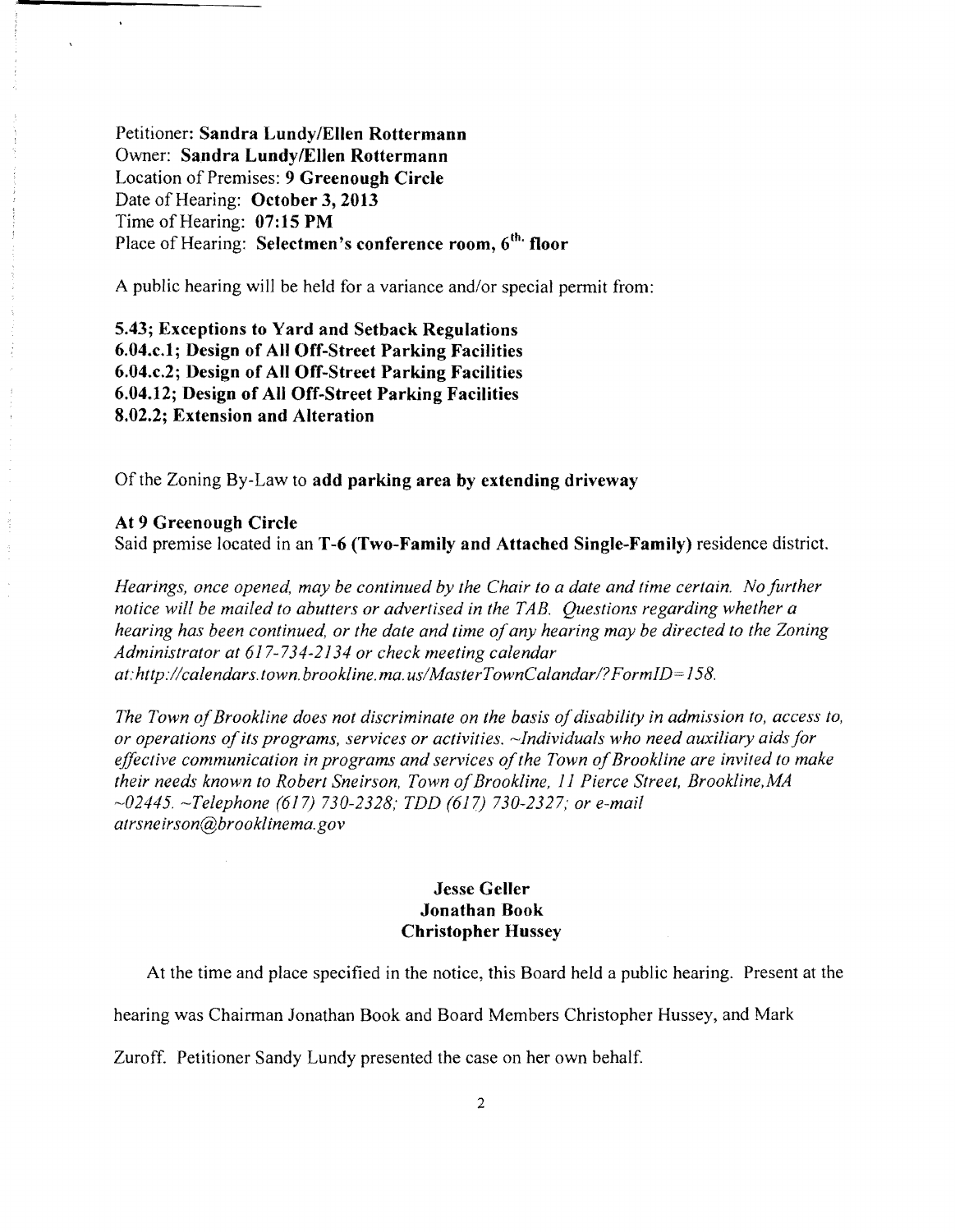Ms. Lundy described 9 Greenough Circle as a two-story single-family that was built in 1940. The home is situated on a private cul-de-sac. There are seven other single-family homes on the Greenough Circle, which is off Washington Street between Greenough Street and Cypress Street. There is very little traffic on Greenough Circle, and the road is wide enough to accommodate temporary street parking on both sides if necessary. She said the proposal is to legalize the expansion of their driveway and add two parking spaces. The parking area is constructed using cobblestone pavers. Ms. Lundy said she was not aware that the project required a permit.

The Chairman then asked if anyone in attendance wished to speak in support or in opposition to the petitioner's proposal. No one asked to be heard.

Tim Richard, Planner, delivered the findings of the Planning Department.

#### **Section S.43** - Exceptions to Yard and Setback Regulations

**Section 6.04.S.c.1** - Design of All Off-Street Parking Facilities

**Section 6.04.S.c.2** - Design of All Off-Street Parking Facilities

**Section 6.04.12 – Design of All Off-Street Parking Facilities** 

| Dimensional Requirements     | Required | <b>Existing</b> | <b>Proposed</b> | <b>Relief</b>  |
|------------------------------|----------|-----------------|-----------------|----------------|
| <b>Parking Front Setback</b> | 15'      |                 |                 | Special Permit |
| <b>Parking Side Setback</b>  |          | .50             | 2.5             | Special Permit |

3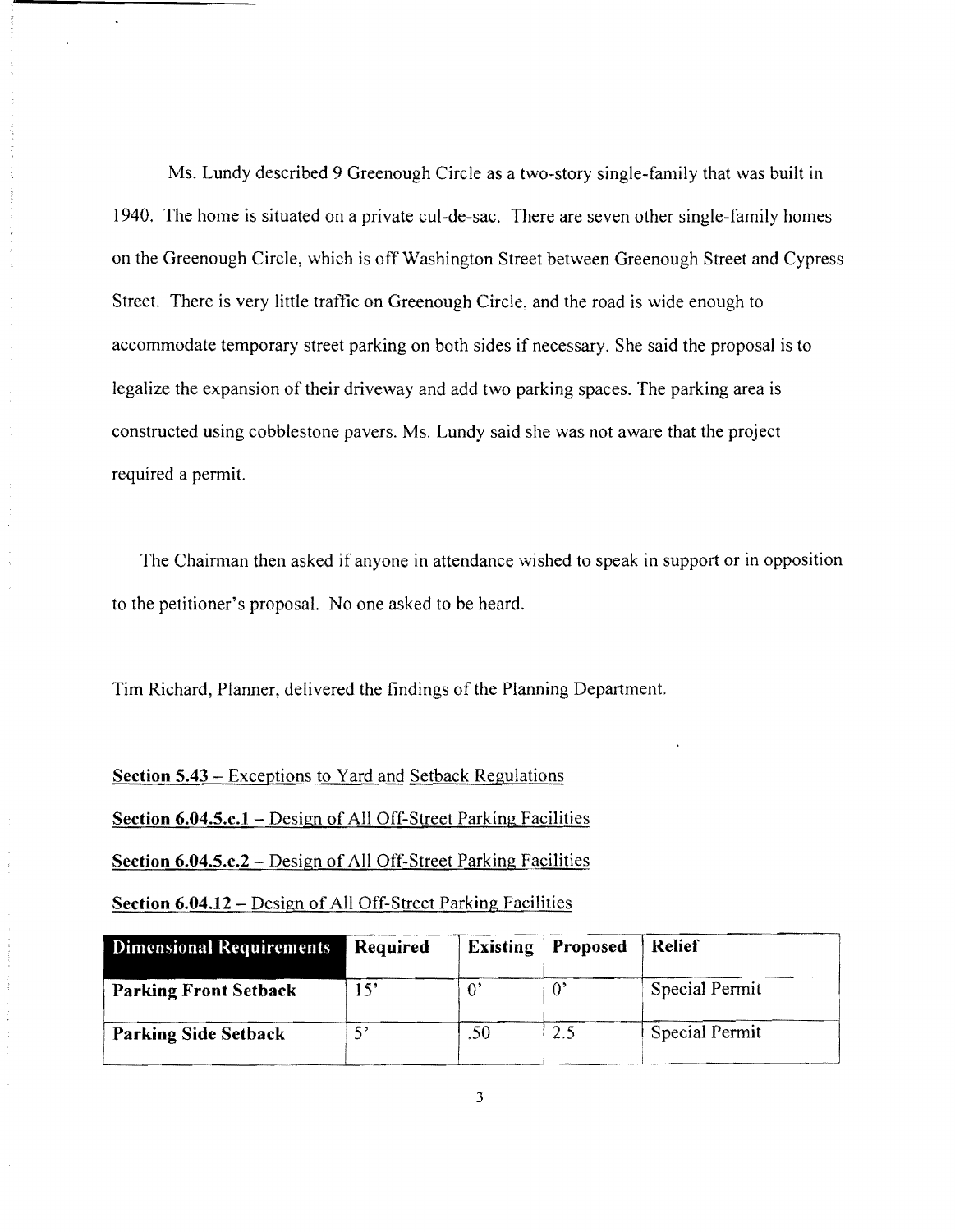#### **Section 8.02.2** – Alteration or Extension

 $\frac{1}{3}$  $\hat{\mathcal{I}}$  $\frac{1}{2}$  $\hat{\boldsymbol{\beta}}$ 

 $\frac{1}{3}$ 

 $\bar{\nu}$ 

 $\bar{z}$ 

A special permit is required to alter this non-conforming parking area.

Mr. Richard said the Planning Board is supportive of granting this special permit. The expansion of the driveway will allow for additional parking area on the property and prevent parking on the private way. The Board requested that the applicant come to an agreement with the affected neighbor at 3 Greenough Circle. The neighbor has requested that the applicant remove some of the pavers to allow for a 2.5' gap from the property line to the edge of the pavers. They have also requested that the applicant plant evergreens that extend from the front of the property to the garage window. The Planning Board is supportive of this proposal.

# **Therefore, if the Planning Board recommends approval of the site plan prepared by SMC Surveying, dated 9/30113, the following conditions are recommended:**

- 1. Prior to the issuance of a building permit, a final site plan stamped and signed by a registered engineer or land surveyor, showing a final driveway that is 2.5 feet from the side property line, shall be submitted subject to the review and approval of the Assistant Director of Regulatory Planning.
- 2. Prior to the issuance of a building permit, a final landscaping plan shall be submitted, indicating additional landscaping in the form of evergreens that span from the front of the property to the garage window, subject to the review and approval of the Assistant Director of Regulatory Planning.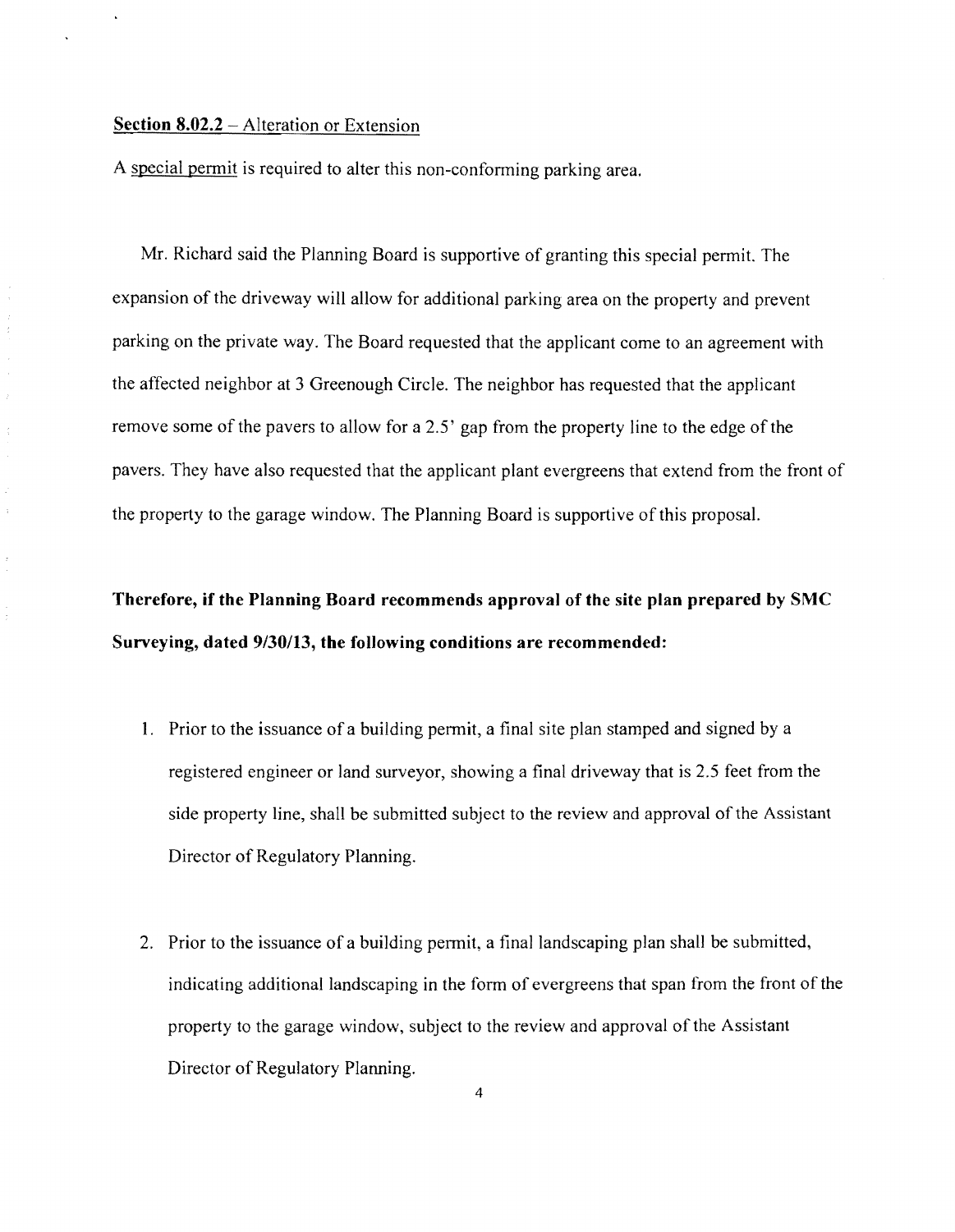3. Prior to the issuance of a building permit, the applicant shall submit to the Building Commissioner for review and approval for conformance to the Board of Appeals decision: I) evidence that the Board of Appeals decision has been recorded at the Registry of Deeds.

The Chairman then called upon Michael Yanovitch, Chief Building Inspector, to deliver the comments of the Building Department. Mr. Yanovitch said the Building Department has no objection. He said the Building Department thanks the petitioner for moving forward to legalize the construction of the driveway. He said the relief is minimal and will work with the petitioner to insure compliance.

The Board, having deliberated on this matter and having considered the foregoing testimony, concludes that it is desirable to grant Special Permits and that the petitioner has satisfied the requirements necessary for relief under **Sections 5.43, 6.04.5.c.l and** 2, **6.04.12** and **9.05** of the Zoning By-Law and made the following specific findings pursuant to **Section 9.05** of the Zoning By-Law:

a. The specific site is an appropriate location for such a use, structure, or condition.

b. The use as developed will not adversely affect the neighborhood.

 $\bar{z}$ 

c. There will be no nuisance or serious hazard to vehicles or pedestrians.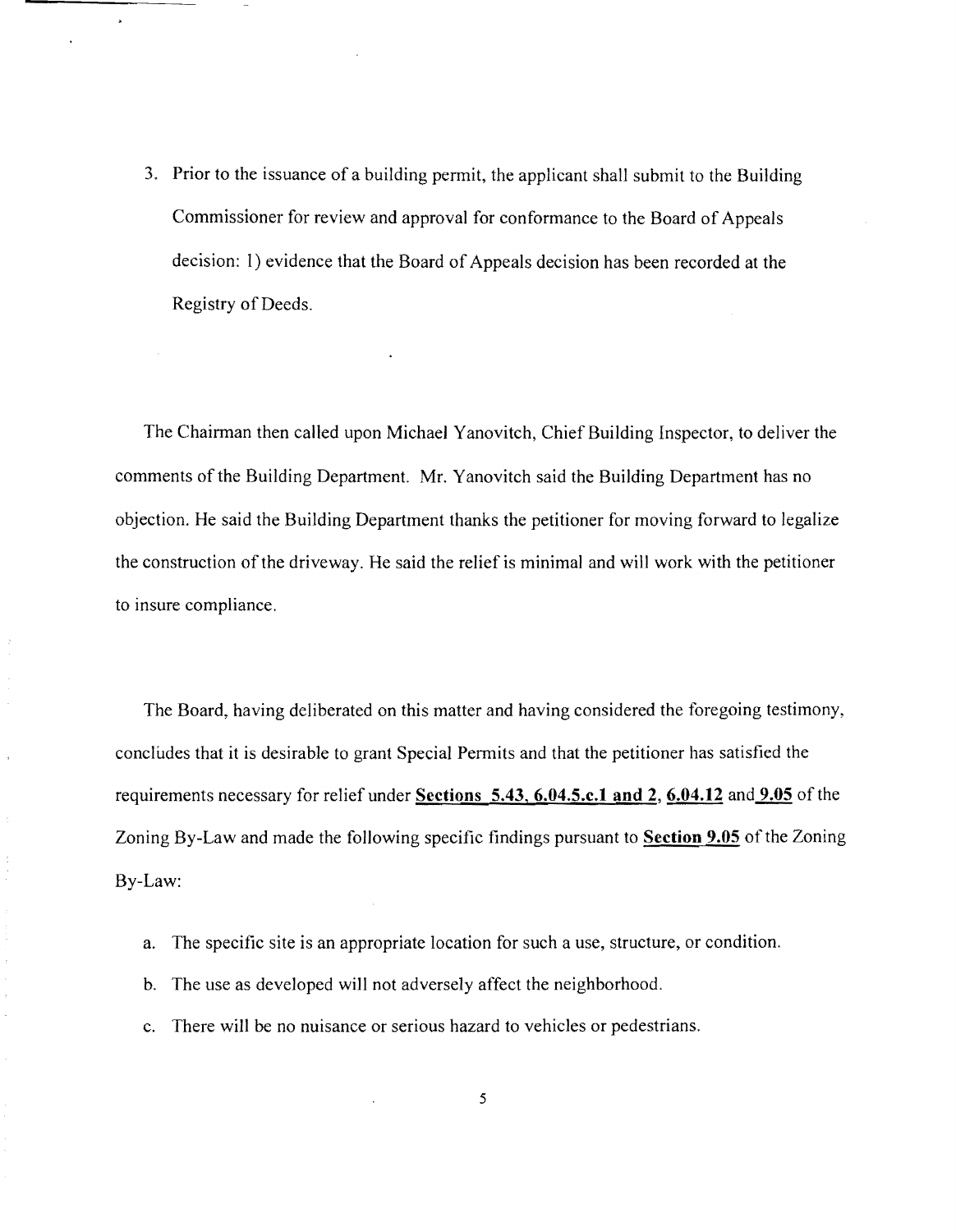d. Adequate and appropriate facilities will be provided for the proper operation of the proposed use.

Accordingly, the Board voted unanimously to grant the requested relief subject to the following conditions:

- 1. Prior to the issuance of a building permit, a final site plan stamped and signed by a registered engineer or land surveyor, showing a final driveway that is 2.5 feet from the side property line, shall be submitted subject to the review and approval of the Assistant Director of Regulatory Planning.
- 2. Prior to the issuance of a building permit, a final landscaping plan shall be submitted, indicating additional landscaping in the form of evergreens that span from the front of the property to the garage window, subject to the review and approval of the Assistant Director of Regulatory Planning.
- 3. Prior to the issuance of a building permit, the applicant shall submit to the Building Commissioner for review and approval for conformance to the Board of Appeals decision: 1) evidence that the Board of Appeals decision has been recorded at the Registry of Deeds.

Unanimous Decision of

The Board of Appeals

Jonathar E. Book, Chairman

Filing Date: November 12, 2013